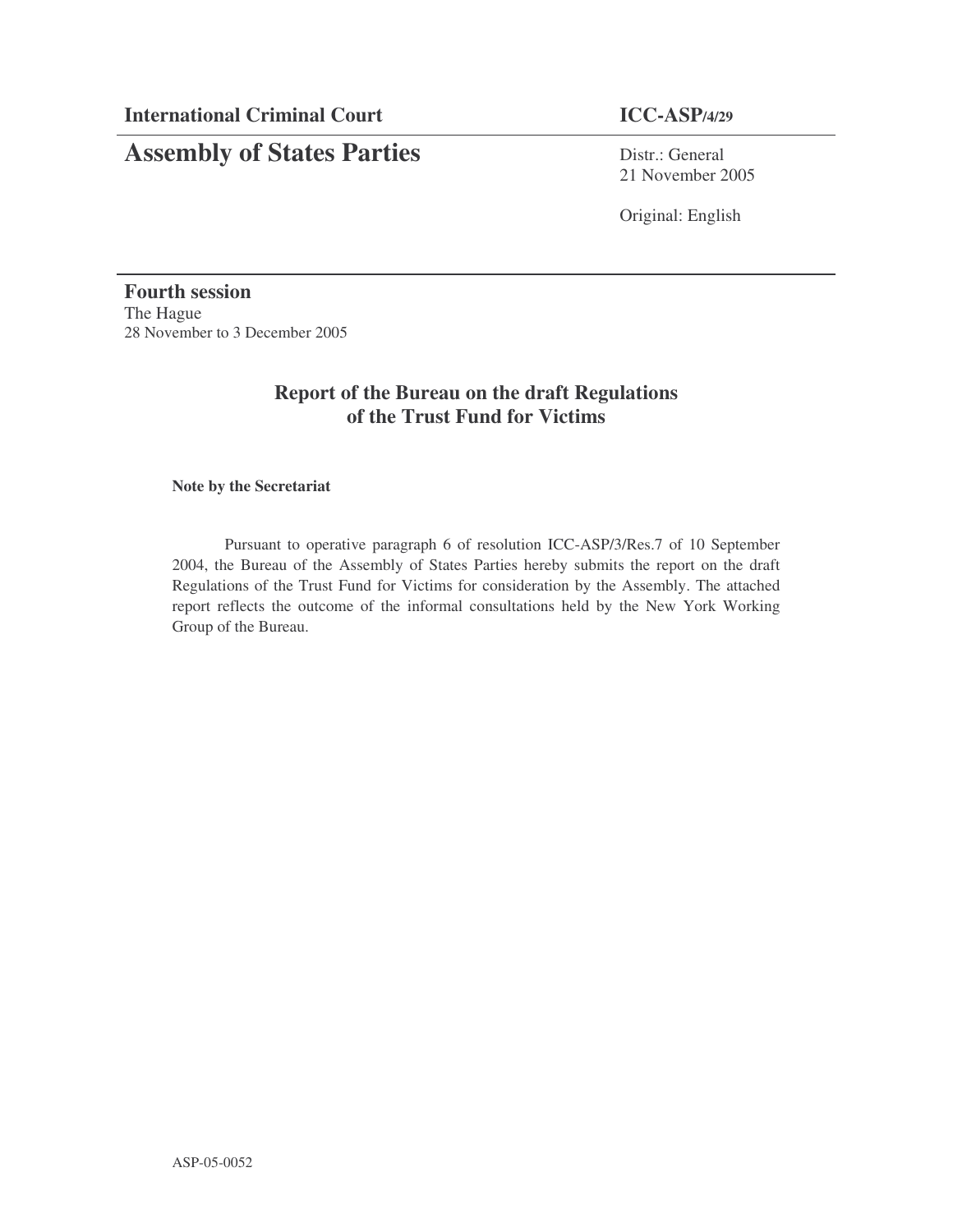# **Report of the Bureau on the draft Regulations of the Trust Fund for Victims**

1. At its third session, the Assembly of States Parties to the Rome Statute of the International Criminal Court (the Assembly) took the following decision in relation to the draft Regulations of the Trust Fund for Victims:

"6. *Requests* the Bureau, in view of the urgency of the matter, to consider further the draft Regulations prepared by the Board of Directors, through an appropriate mechanism and in consultation with the States Parties and the Board of Directors, and to determine criteria for the management of the Trust Fund pursuant to article 79, paragraph 3, of the Rome Statute for adoption by the Assembly of States Parties at its fourth session, and *invites* States Parties to submit their comments thereon;" 1

2. Pursuant to operative paragraph 11 of resolution ICC-ASP/3/Res.3, the Secretariat sent note ICC-ASP/3/S/8 of 5 November 2004 to States Parties, inviting them to submit comments to the Bureau by 30 January 2005.

3. In December 2004, the Bureau of the Assembly decided to establish two working groups, one in The Hague and the other in New York, in accordance with resolution ICC-ASP/3/Res.8, adopted by the Assembly at its third session.<sup>2</sup> The Coordinator of the Working Group in New York, H.E. Ambassador Allieu Ibrahim Kanu (Sierra Leone), subsequently appointed a facilitator to facilitate discussion of the issue of the draft Regulations of the Trust Fund for Victims, which had been allocated to the Working Group.

4. The Working Group held meetings on 4 and 5 May and on 3 and 4 August 2005, in accordance with the terms of reference for the working groups adopted by the Bureau on 1 December 2004. The Working Group was composed of States Parties and those States which had expressed an interest in participating. In addition, the Registrar of the Court sent a representative to be present at the meetings.

5. In carrying out its mandate, the Working Group relied on the written observations submitted to the Bureau by States Parties, written proposals submitted informally to the Working Group and the oral interventions of the various participants in the meetings. Issues still under consideration or those agreed to provisionally have been retained in the text of the draft Regulations as proposed amendments or options. Although the desirability for some restructuring of the draft Regulations in order to group related issues was discussed, the Working Group agreed to defer consideration of the structure until the major outstanding issues are resolved. These issues on which States hold divergent views include, inter alia, the possibility of earmarking funds contributed to the Trust Fund (draft regulations 30 and 31), as well as on the use of funds and the trigger of the Trust Fund (draft regulations 51 and 53), including the role to be assigned to the Board of Directors and the Court in this regard.

<sup>1</sup> *Official Records of the Assembly of States Parties to the Rome Statute of the International Criminal Court, Third session*, *The Hague, 6-10 September 2004* (International Criminal Court publication, ICC-ASP/3/25), part. III, resolution ICC-ASP/3/Res.7.

<sup>&</sup>lt;sup>2</sup> Ibid., resolution ICC-ASP/3/Res.8.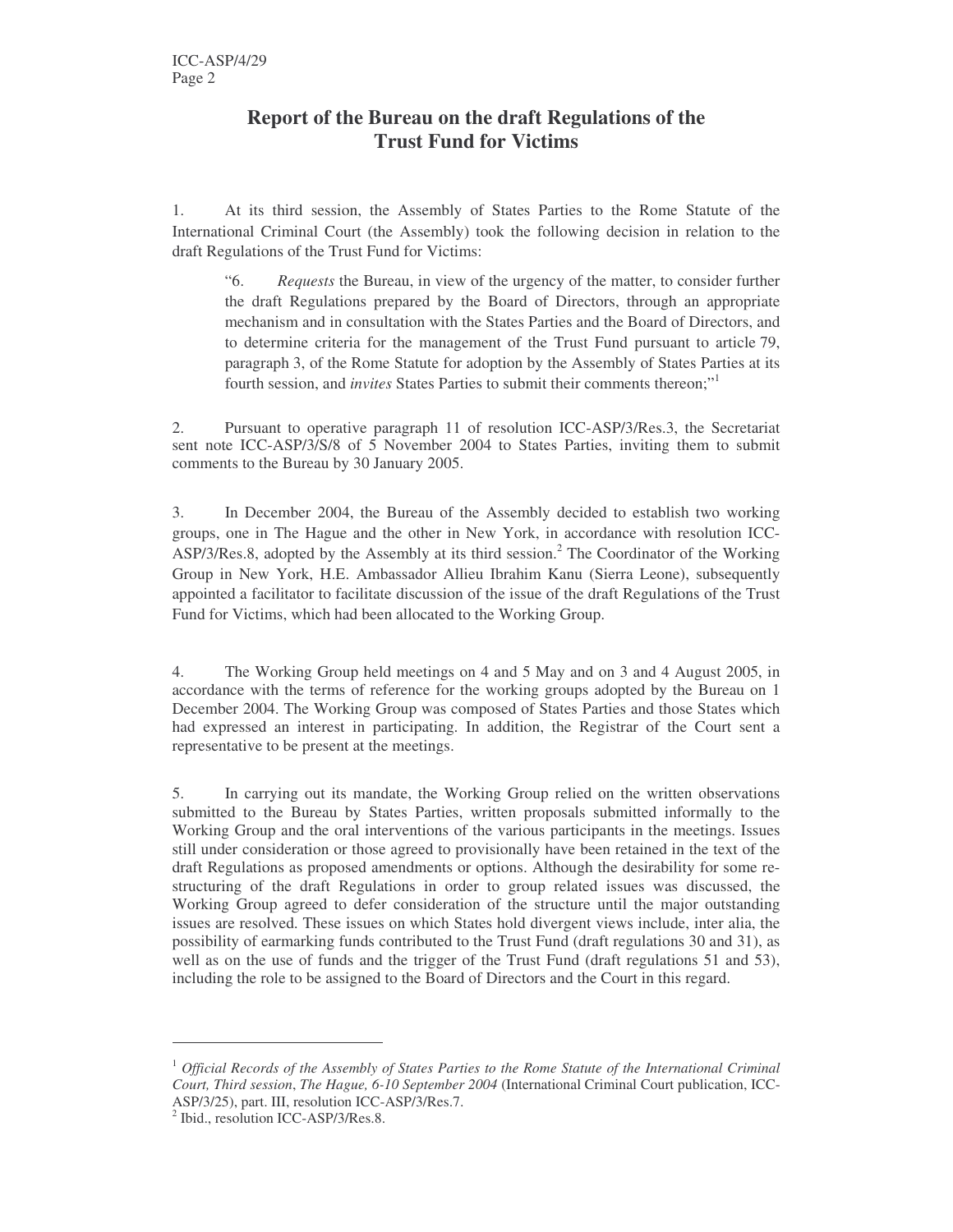6. The Bureau submits herewith the text of the draft Regulations, as received from the facilitator of the New York Working Group. As previously indicated, the draft text contains proposed amendments and deletions and therefore still requires a considerable amount of refinement, including as regards its structure and presentation. Accordingly, the Bureau recommends that the Assembly establish a working group during its fourth session with a view to finalizing an amended version of the draft Regulations for adoption by the Assembly. It is the understanding of the Bureau that delegations interested in having their proposals discussed at the fourth session would submit them directly to the Secretariat, preferably prior to the beginning of the session.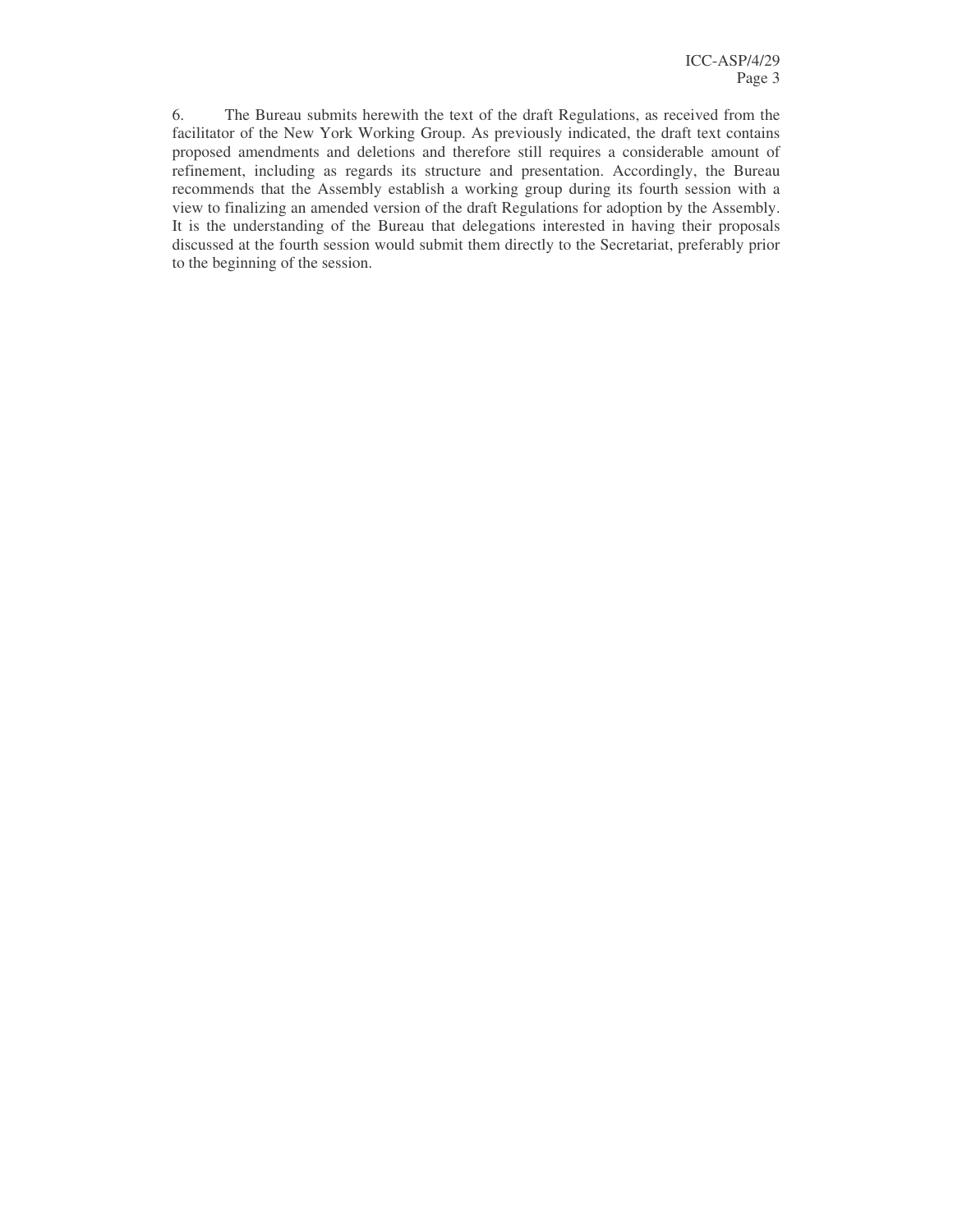## **Annex**

# **Draft Regulations of the Trust Fund for Victims**

## **PART I MANAGEMENT AND OVERSIGHT OF THE TRUST FUND**

### **[CHAPTER before I OBJECTIVES]**

**[…………..]**

#### CHAPTER I THE BOARD OF DIRECTORS

#### *Section I Election of a Chair of the Board of Directors*

1. A Chair shall be elected by an absolute majority of the members of the Board of Directors. The Chair shall serve until the end of his/her respective term as Board member. He/she shall be eligible for re-election as Chair once. If the Chair finds it necessary to be absent during a meeting or any part thereof, he/she may designate another Board member to take his/her place. If the Chair is unable to perform his/her functions, a new Chair shall be elected for the unexpired term.

2. The Chair shall be responsible for coordinating the work of the Board of Directors.

# *Section II*

#### *Meetings*

3. The Board of Directors shall meet in regular session at least once a year at the seat of the Court.

4. The Board may hold special sessions when circumstances so require, and the Chair shall fix the date of commencement, the duration and the location of each such special session. Special sessions may be held in person, or by telephone, web or video conferencing.

5. The Chair shall determine the provisional agenda for the regular and special sessions of the Board. The Chair may receive suggestions for agenda items from other members of the Board, the Bureau of the Assembly of States Parties, the President of the Court, the Prosecutor and the Registrar. Any item proposed for inclusion in the agenda shall be accompanied by an explanatory memorandum and, if possible, by basic documents or by a draft decision. All materials shall be distributed to members of the Board sufficiently in advance and, where possible, at least one month in advance of the session. The provisional agenda for any session shall be submitted for consideration and adoption to the Board of Directors at the commencement of that session.

6. The Chair shall preside over each session.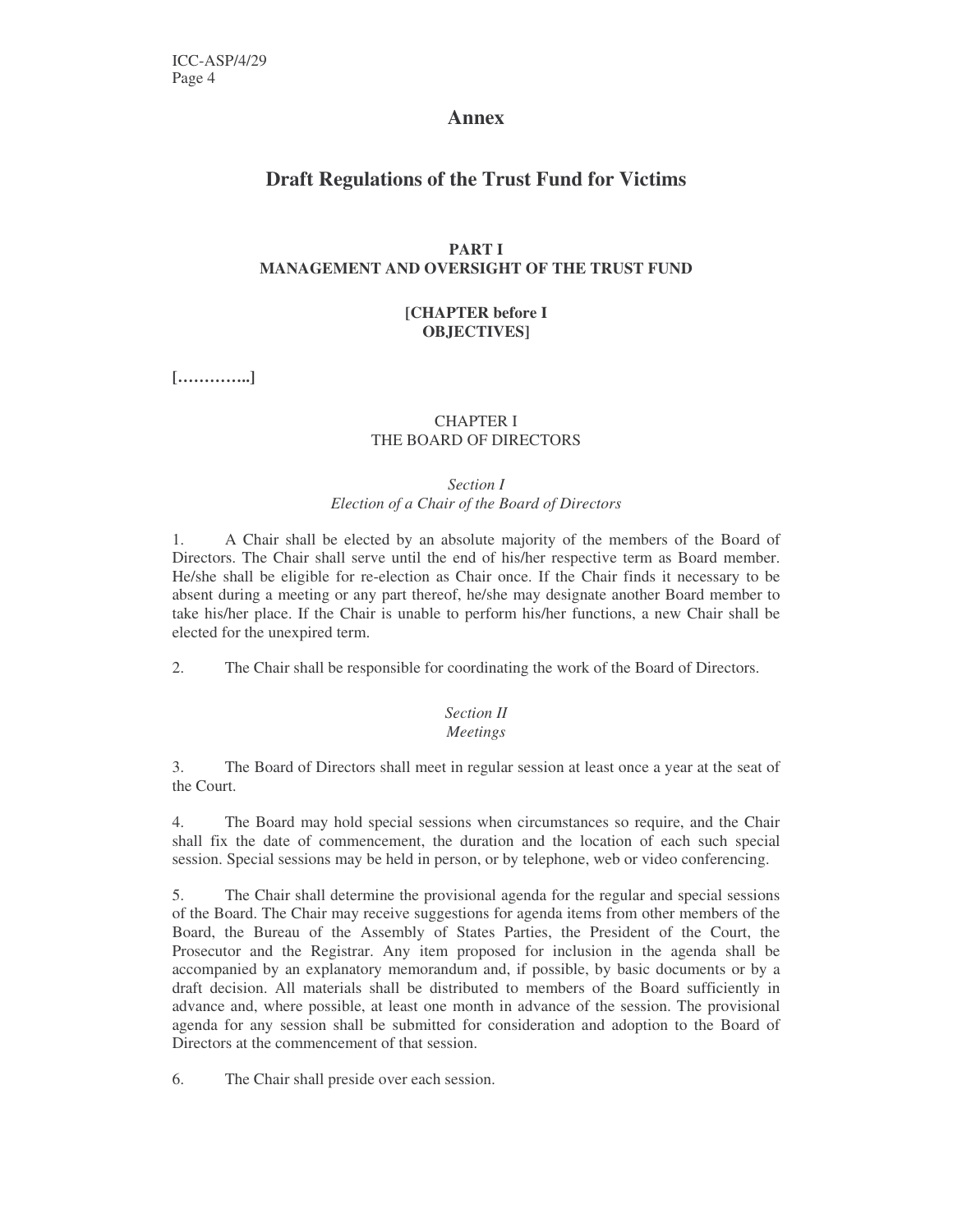7. The Registrar may participate in sessions of the Board in an advisory capacity. Members of the Trust Fund Secretariat may attend sessions of the Board.

8. The Board of Directors may invite others with relevant expertise to participate, as appropriate, in specified sessions of the Board and to make oral or written statements and provide information on any question under consideration.

9. As a general rule, sessions of the Board of Directors shall **meet** in [**open] ]closed] session** unless **it** decides otherwise [**when discussing matters of a confidential nature, including those related to the circumstances of victims, in which case the Board may meet in closed session]**. Decisions **and minutes** of the Board of Directors shall be made public, subject to confidentiality, and shall be communicated **to the Court and to interested States**, **to implementing partners as appropriate and,** to the extent possible, to beneficiaries. At the close of a meeting of the Board of Directors, the Chair may issue a communiqué through its Secretariat or the Registry, as appropriate.

10. For the purposes of these Regulations, all participating Board members shall be considered present during telephone, web or video conferences. Moreover, an electronic signature may be used to sign a document or agreement.

11. The working languages of the Board of Directors shall be English and French. The Board may decide that one of the other working languages of the Assembly of States Parties may be used where that language is understood and spoken by the majority of persons concerned and where its use would facilitate the proceedings of the Board.

#### *Section III Decisions of the Board of Directors*

12. Decisions of the Board of Directors shall be taken in regular or special sessions, in person as well as by telephone, web or video conferencing.

13. Every effort shall be made to reach decisions by consensus. If consensus cannot be reached, all decisions must be approved by a majority of the voting members representing a majority of the members of the Board. **The five members of the Board shall have one vote each. A majority of the members of the Board shall be required for any decision to be taken.**

14. If necessary, the Chair shall take provisional decisions **of an administrative nature** between sessions in consultation with the Secretariat. Subsequently, the Chair shall submit the decision(s) to the Board for their approval in accordance with the procedures stipulated in paragraph 13 above.

15. The Board of Directors may adopt such additional administrative procedures as are necessary to implement these Regulations.

#### *Section IV Costs of the Board of Directors*

16. Members of the Board of Directors shall act in their personal capacity on a pro bono basis.

17. **[**Expenses of the Board of Directors shall be paid from the funds of the Court.**] [***delete language on financing of VTF and its Secretariat, in Rules 17 and 22***]**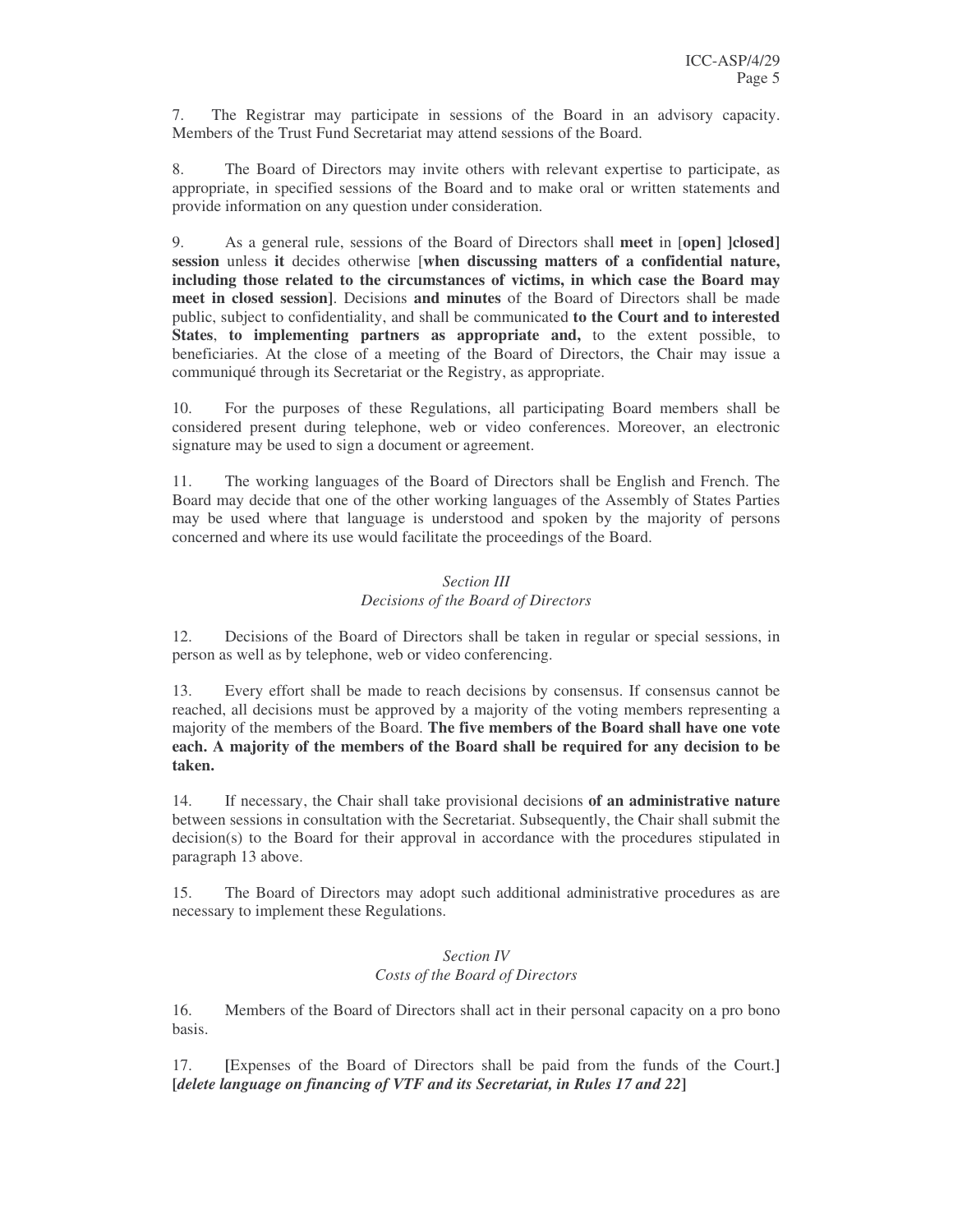#### CHAPTER II THE SECRETARIAT

#### *Section I Seat and establishment*

18. The Secretariat shall be responsible for the day-to-day administration of the Trust Fund and for providing such assistance as is necessary for the proper functioning of the Board in carrying out its tasks**,** including the preparation of draft agendas for meetings of the Board.

19. The Secretariat shall be established in accordance with paragraph 6 of the annex to the resolution of the Assembly of States Parties relating to the establishment of a fund for the benefit of victims of crimes within the jurisdiction of the Court, as defined in rule 85, and, where natural persons are concerned, their families.*(to be replaced by a reference to ICC/ASP/3/Res.7, by which the VTF Secretariat was founded. Regulations 18 and 19 should therefore be merged.)*

#### *Section II Reporting of the Secretariat*

20. The Secretariat shall provide periodic reports to the Board on its activities.

21. [**Bearing in mind the independence of the Secretariat],** it shall consult the Registrar on all administrative and legal matters for which it has received the assistance of the Registry.

#### *Section III Costs of the Secretariat*

22. **[**The base costs of the Secretariat shall be borne by the Court. If the Assembly of States Parties decides to create an expanded capacity, including the appointment of an Executive Director, the Assembly of States Parties may consider attributing the costs of this expansion to the voluntary contributions accruing to the Trust Fund. *– see Note at the end of Rule 17***]**

### **PART II RECEIPT OF FUNDS**

#### CHAPTER I PRIMARY CONSIDERATIONS

23. The Board of Directors shall ensure, through a variety of means, publicity regarding the Trust Fund and the plight of victims of crimes within the jurisdiction of the Court, as defined in rule 85 of the Rules of Procedure and Evidence, and, where natural persons are concerned, their families.

- 24. The Trust Fund shall be funded by:
	- **[**(a) Voluntary contributions from governments, international organizations, individuals, corporations and other entities, in accordance with relevant criteria adopted by the Assembly of States Parties;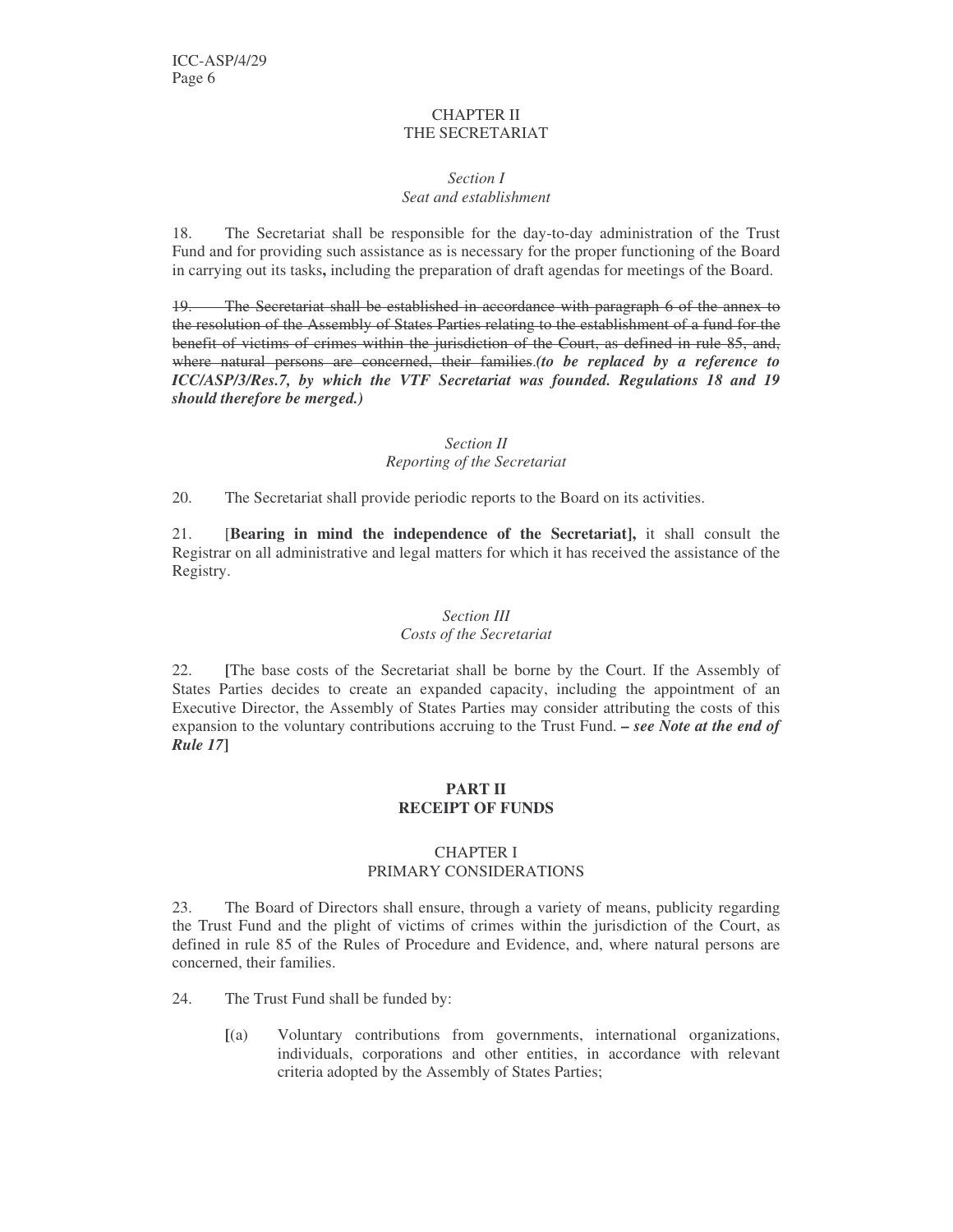- (b) Money and other property collected through fines or forfeiture transferred to the Trust Fund as ordered by the Court pursuant to article 79, paragraph 2, of the Rome Statute ("the Statute");
- (c) Resources collected through awards for reparations if ordered by the Court pursuant to rule 98 of the Rules of Procedure and Evidence;
- (d) Such resources, other than assessed contributions, as the Assembly of States Parties may decide to allocate to the Trust Fund.**] [***this Rule should be formulated along the lines of the Rome Statute and the RPE***]**

#### CHAPTER II VOLUNTARY CONTRIBUTIONS

25. The Board, as part of its annual report to the Assembly of States Parties on the activities and projects of the Trust Fund, shall present an annual appeal for voluntary contributions to the Trust Fund.

26. The Board, with the support of the Secretariat, shall establish contact with governments, international organizations, individuals, corporations and other entities to solicit voluntary contributions to the Trust Fund.

27. The Board shall adopt guidelines on how to solicit financial contributions from private institutions.

28. The Trust Fund shall take receipt of all voluntary contributions from sources stipulated in the state of the state of the state of the state of the state of the state of the state of the state of the state of the state of the state of the state of the state of the state of the state of the state of

resolution 6, paragraph 2(a), and shall note the sources and amounts received.

29. The Board shall establish mechanisms that will facilitate the verification of the sources of funds received by the Trust Fund.

- 30. The Trust Fund shall refuse voluntary contributions
	- **[a)]** which are deemed to be in any way inconsistent with the goals and activities of the Trust Fund;
	- **[b)] which are deemed to be earmarked in a manner inconsistent with Rule 31. Before refusing such a contribution, the Trust Fund/Board of Directors may seek a decision by the donor to withdraw the earmarking or to change it in an acceptable manner.]**

#### *(In case of amendment, Rule 30 to be placed after Rule 31)*

31. Voluntary contributions may be partially earmarked by the donor **[for a Trust Fund activity or project]** so long as the allocation, as requested by the donor,

- **[a)]** benefits victims as defined in rule 85 of the Rules of Procedure and Evidence, and, where natural persons are concerned, their families;
- **[b)] is not discriminatory on grounds of race, colour, sex, language, religion, political or other opinion, national, ethnic or other origin, property, birth or other status, and**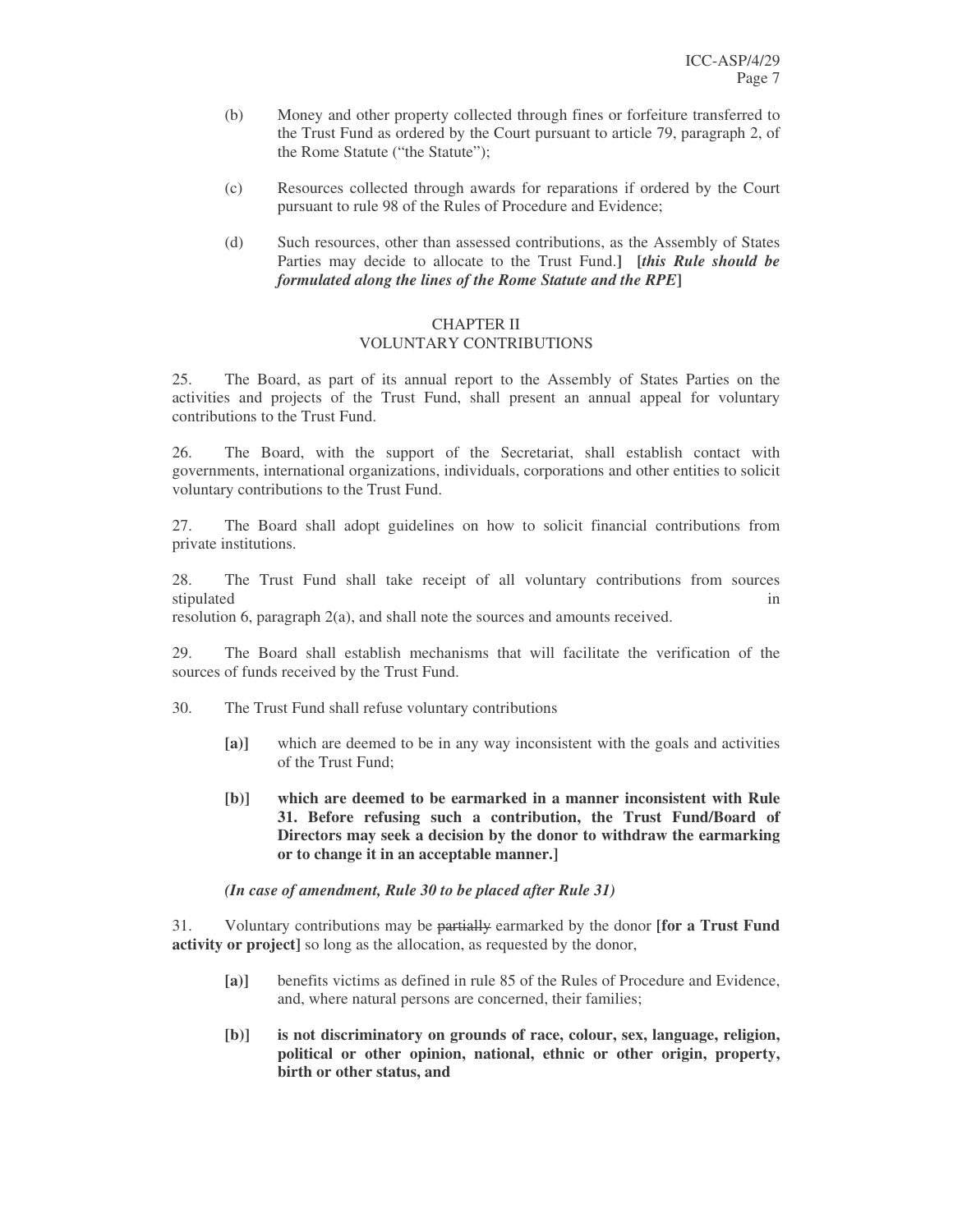#### **c) does not lead to a manifestly inequitable distribution of available funds between different groups of victims.]**

32. In the event that a voluntary contribution is earmarked and the related purpose cannot be achieved, the Board shall allocate the contribution to its General Account subject to the agreement of the donor.

33. The Board shall regularly review the nature and level of voluntary contributions in order to ensure that no such allocation would result in a manifestly inequitable distribution of available funds and property among the different groups of victims. To accomplish this, the Board may adopt specific measures allowing for a more equitable distribution of funds among groups of victims.

#### CHAPTER III MONEY AND OTHER PROPERTY COLLECTED THROUGH FINES OR FORFEITURE

34. The Board of Directors shall, at the request of the Chamber pursuant to rule 148 of the Rules of Procedure and Evidence, make written or oral observations on the transfer of fines or forfeitures to the Trust Fund.

35. The Board shall, at the request of the Presidency, submit written or oral observations on the disposition or allocation of property or assets in accordance with rule 221 of the Rules of Procedure and Evidence.

36. The Trust Fund shall take receipt of all money and other property collected through fines or forfeiture that is transferred, by order of the Court, to the Trust Fund.

#### CHAPTER IV RESOURCES COLLECTED THROUGH AWARDS FOR REPARATIONS

37. The Trust Fund shall take receipt of resources collected through awards for reparations and shall separate such resources from the remaining resources of the Trust Fund in accordance with rule 98 of the Rules of Procedure and Evidence. It shall note the sources and amounts received, together with any stipulations contained in the order of the Court as to the use of the funds.

#### CHAPTER V RESOURCES ALLOCATED BY THE ASSEMBLY OF STATES PARTIES

38. In its annual report to the Assembly, the Board of Directors may make suggestions of financial or other contributions, other than assessed contributions, that the Assembly of States Parties may allocate to the Trust Fund.

39. Where no such stipulation has been made by the Assembly of States Parties as to the uses of the financial or other contributions other than assessed contributions, the Trust Fund may allocate these contributions to its General Account for the benefit of victims, as defined in rule 85 of the Rules of Procedure and Evidence, and, where natural persons are concerned, their families.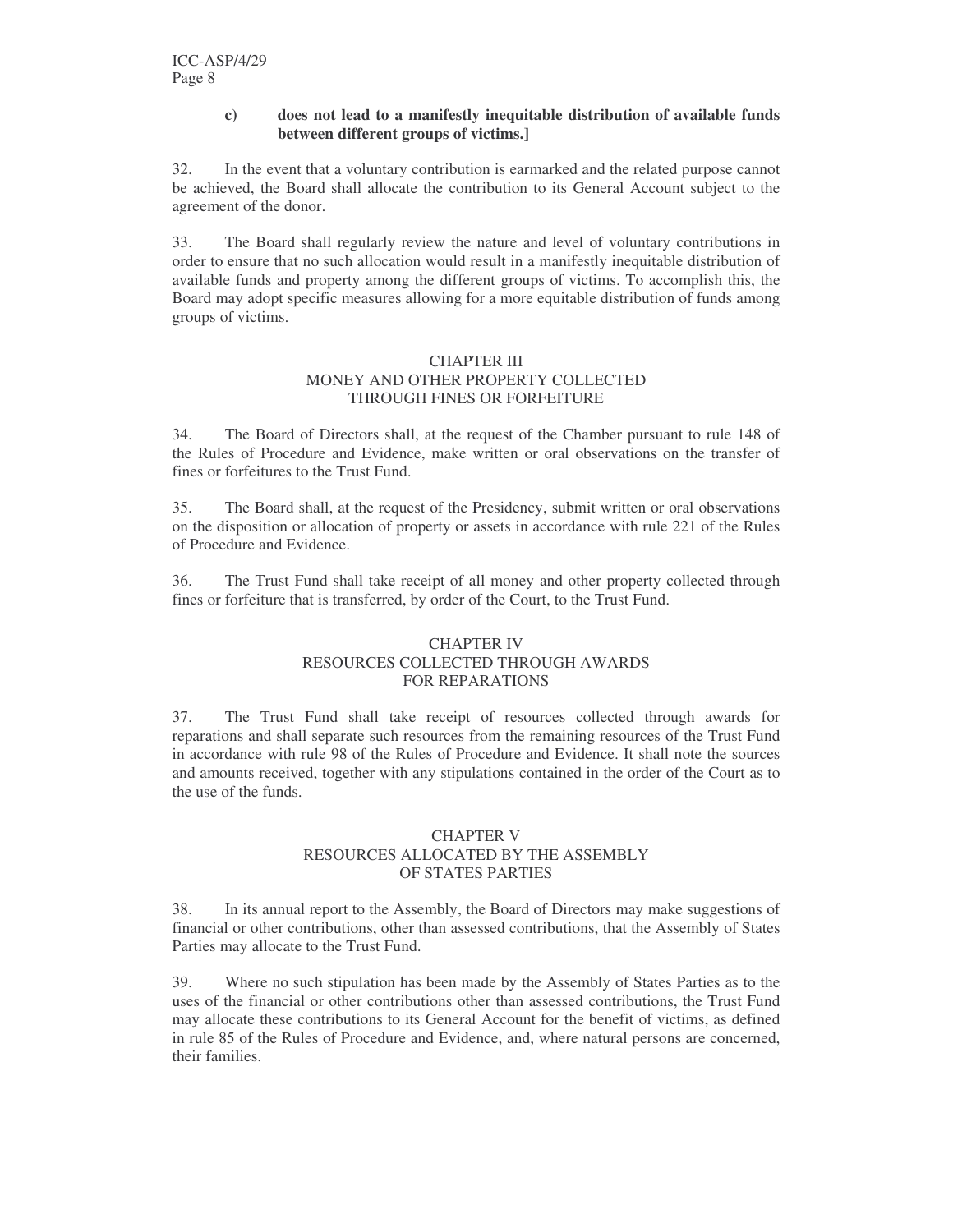#### CHAPTER VI OPERATIONAL ISSUES REGARDING THE RECEIPT OF FUNDS

40. Bank account(s) of the Trust Fund shall be opened in conformity with rule 108(1) of the Financial Regulations and Rules.

41. The accounting system of the Trust Fund shall allow for the separation of funds to facilitate the receipt of earmarked contributions, money and other property collected through fines or forfeiture transferred by the Court where the Court has stipulated particular usages, or resources collected through awards for reparations.

- 42. A computer tracking system shall be established to enable tracking of, inter alia:
	- (a) The sources of funds received as stipulated in resolution 6, paragraph 2, including the name of the donor, the location, the region, the date and the amount of the contribution;
	- (b) All requests for earmarked contributions, including the nature of the request, and what was ultimately agreed upon and received;
	- (c) All pledges received, the date and nature of the pledge, any follow-up by the Court, and the date on which funds were actually received;
	- (d) Separation of funds within the Trust Fund on the basis of categories of restrictions on use and on the basis of actual restrictions;
	- (e) All resources that have been attributed by the Trust Fund, sorted by sources of funds, by the nature of the attribution, and by beneficiary(ies);
	- (f) Receipt by beneficiaries of all attributed resources, by the date of the award, by the date of receipt by the beneficiary, where possible, or by the date of payment by the donor;
	- (g) All resources that have been attributed by way of grants to organizations. A programme that is separate but linked to the main system will monitor by grantee: the beneficiary group, the object of the grant, the amount of the grant, obligations under the grant contract, reporting deadlines, verification of completion and the accomplishment of results.

43. The Secretariat shall take receipt of resources that the Assembly of States Parties may decide to allocate to the Trust Fund. It shall note the sources and amounts received, together with any stipulations contained as to the use of the funds.

44. The Board of Directors shall advise the Court of any difficulties or delays in the receipt of funds.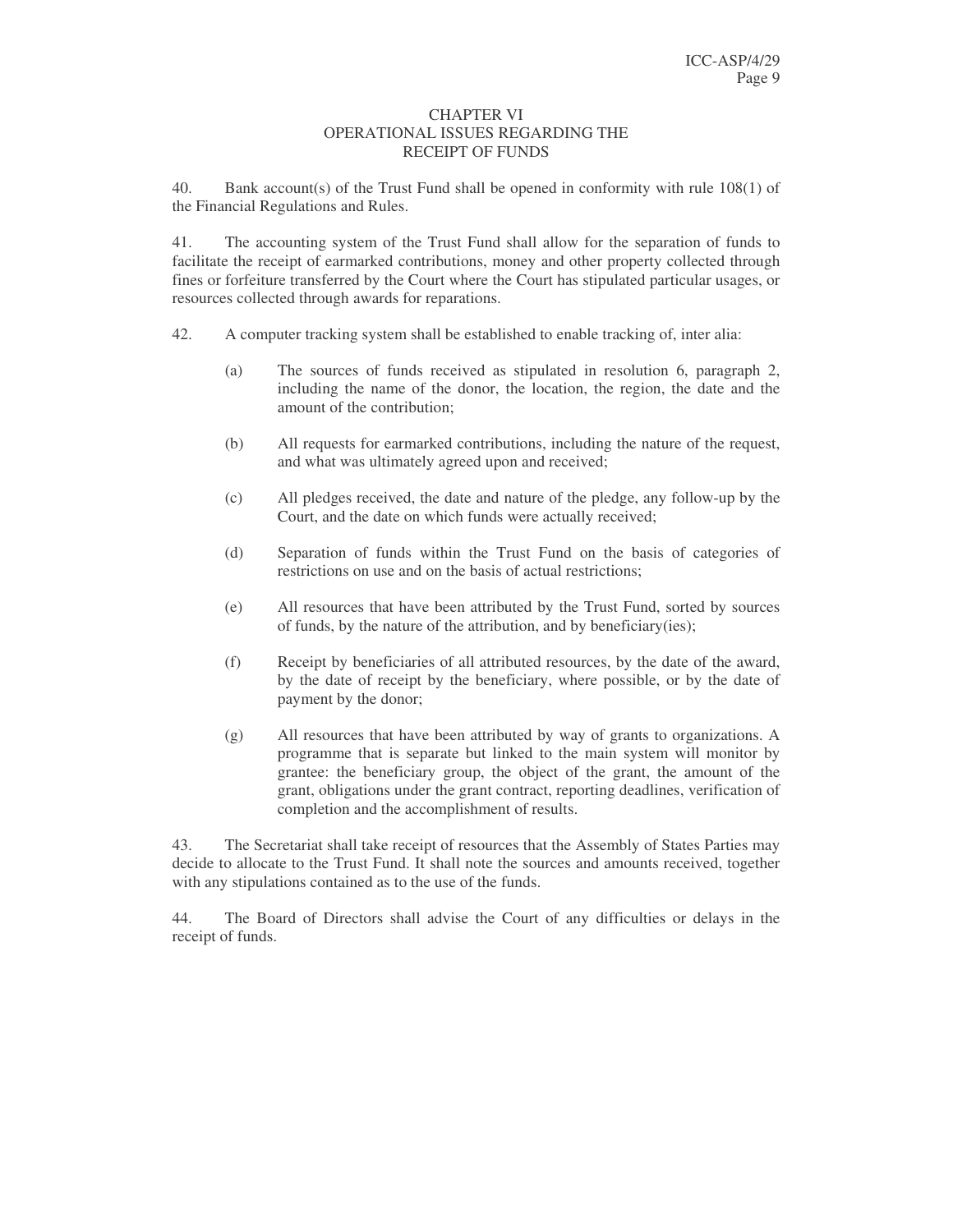#### **PART III THE ACTIVITIES AND PROJECTS OF THE TRUST FUND**

#### CHAPTER I USE OF FUNDS

#### *Section I Beneficiaries*

45. The resources of the Trust Fund shall be for the benefit of victims of crimes within the jurisdiction of the Court, as defined in rule 85 of the Rules of Procedure and Evidence, and, where natural persons are concerned, their families**[, irrespective of the participation of the victim in the Court proceedings or his testimony before the Court]**.

#### *Section II Resources collected through fines or forfeiture and awards for reparations*

46. When resources collected through fines or forfeiture or awards for reparations are transferred to the Trust Fund pursuant to article 75, paragraph 2, or article 79, paragraph 2, of the Statute or rule 98, sub-rules 2-4, of the Rules of Procedure and Evidence, the Board of Directors shall determine the uses of such resources in accordance with any stipulations or instructions contained in such orders, in particular on the scope of beneficiaries and the nature and amount of the award(s).

47. Where no further stipulations or instructions accompany the orders, the Board of Directors may determine the uses of such resources in accordance with rule 98 of the Rules of Procedure and Evidence, taking into account any relevant decisions issued by the Court on the case at issue and, in particular, decisions issued pursuant to article 75, paragraph 1, of the Statute and rule 97 of the Rules of Procedure and Evidence.

48. The Board of Directors may seek further instructions from the relevant Chamber on the implementation of its orders.

49. Resources collected through awards for reparations may only benefit victims as defined in rule 85 of the Rules of Procedure and Evidence, and, where natural persons are concerned, their families, affected directly or indirectly by the crimes committed by the convicted person.

#### *Section III*

#### *Other resources of the Trust Fund*

50. For the purpose of these regulations, "other resources of the Trust Fund" set out in of rule 98, paragraph 5, of the Rules of Procedure and Evidence refers to resources other than those collected from awards for reparations, fines and forfeitures.

51. Other resources of the Trust Fund shall be used to benefit victims of crimes as defined in rule 85 of the Rules of Procedure and Evidence, and, where natural persons are concerned, their families, who have suffered physical, psychological and/or material harm as a result of these crimes:

(a) To complement resources collected through awards for reparations, where the Court has made an order directly against a convicted person in accordance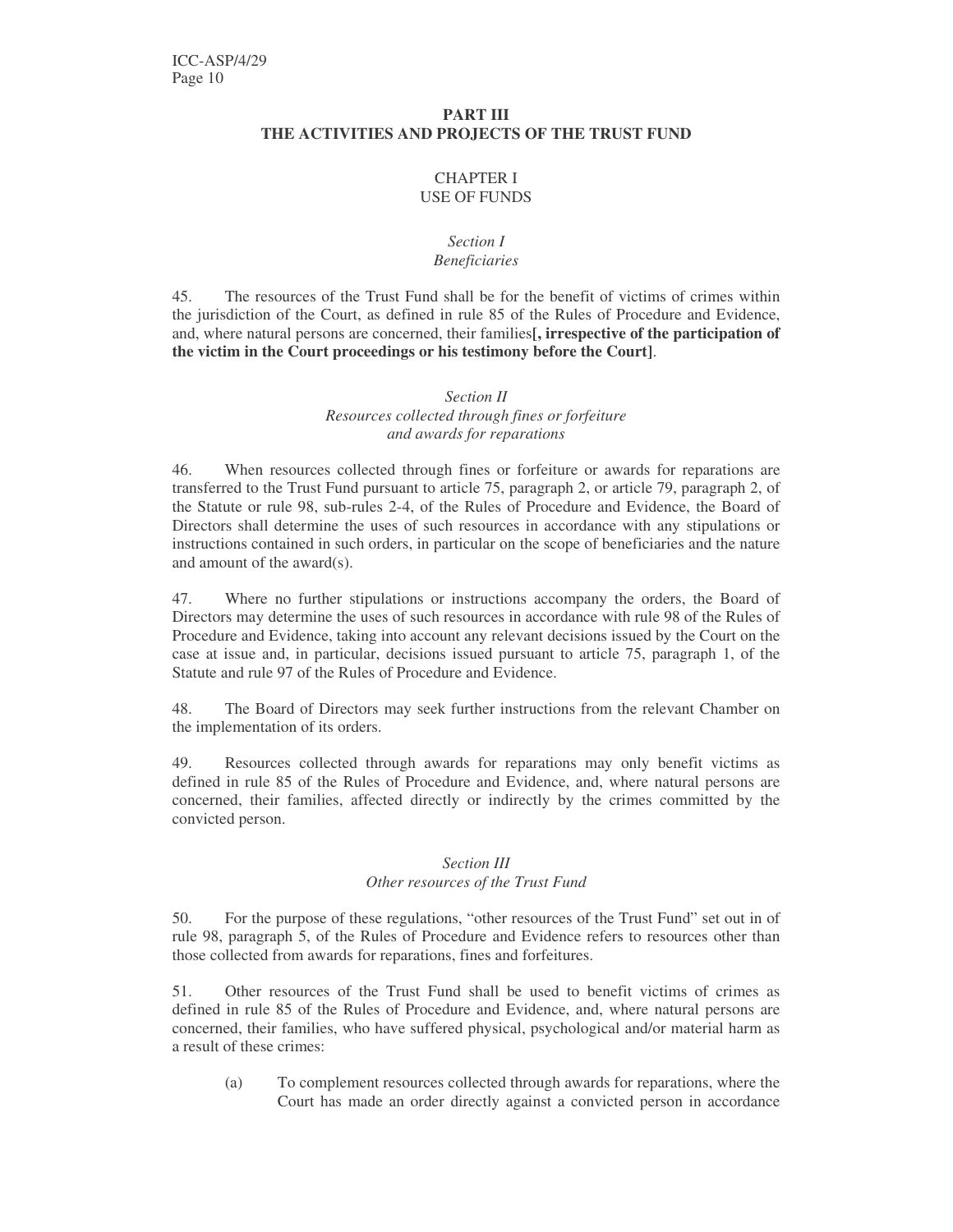with article 75, paragraph 2, of the Statute and rule 98, sub-rules 1-4, of the Rules of Procedure and Evidence;

(b) **[***Alternative 1:* To provide for physical or psychological rehabilitation or material support where the Pre-Trial Chamber has authorized the commencement of an investigation in accordance with article 15, paragraph 3, and article 53 of the Statute, or where a situation has been referred to the Prosecutor by a State Party or the Security Council and the Prosecutor decides to initiate an investigation in accordance with article 53 of the Statute. The Board of Directors will determine the applicability of this provision.**]**

**[***Alternative 2:* **To provide for {reparation, including} physical or psychological rehabilitation or material support where the Pre-Trial Chamber has issued, on the application of the Prosecutor and in conformity with article 58 of the Statute, a warrant of arrest of a person that is believed on reasonable grounds to have committed a crime within the jurisdiction of the Court.]**

**[***Alternative 3: mirroring the language of Rule 53, Alternative 3***]**

#### **[***Alternative 4: delete***]**

(c) **[**To provide for physical or psychological rehabilitation or material support, in exceptional circumstances, where the situation or the case is not being investigated or prosecuted by the Court because it is or has been investigated or prosecuted by a State which has jurisdiction over it in accordance with article 17 of the Statute or when a situation or case is not being investigated or prosecuted for reasons described in articles 53, paragraph 1(c) or 2(c). The Board of Directors will make a request to the Pre-Trial Chamber to determine the applicability of this provision, taking into account the situation of victims and the existence (or lack) of national or international programmes for the benefit of victims and their family members.**] [***delete***]**

#### CHAPTER II IMPLEMENTATION OF THE ACTIVITIES AND PROJECTS OF THE TRUST FUND

## *Section I*

#### *General principles*

**[x. If not otherwise ordered by the Court or when using other resources than those collected from awards for reparations, fines and forfeitures, the Trust Fund will, as a rule, provide collective reparation through single payments.]**

52. The Board of Directors shall only undertake the actions set out in this chapter once the Trust Fund is considered to be seized in accordance with paragraph 53.

53. For the purposes of these regulations, the Trust Fund shall be considered to be seized: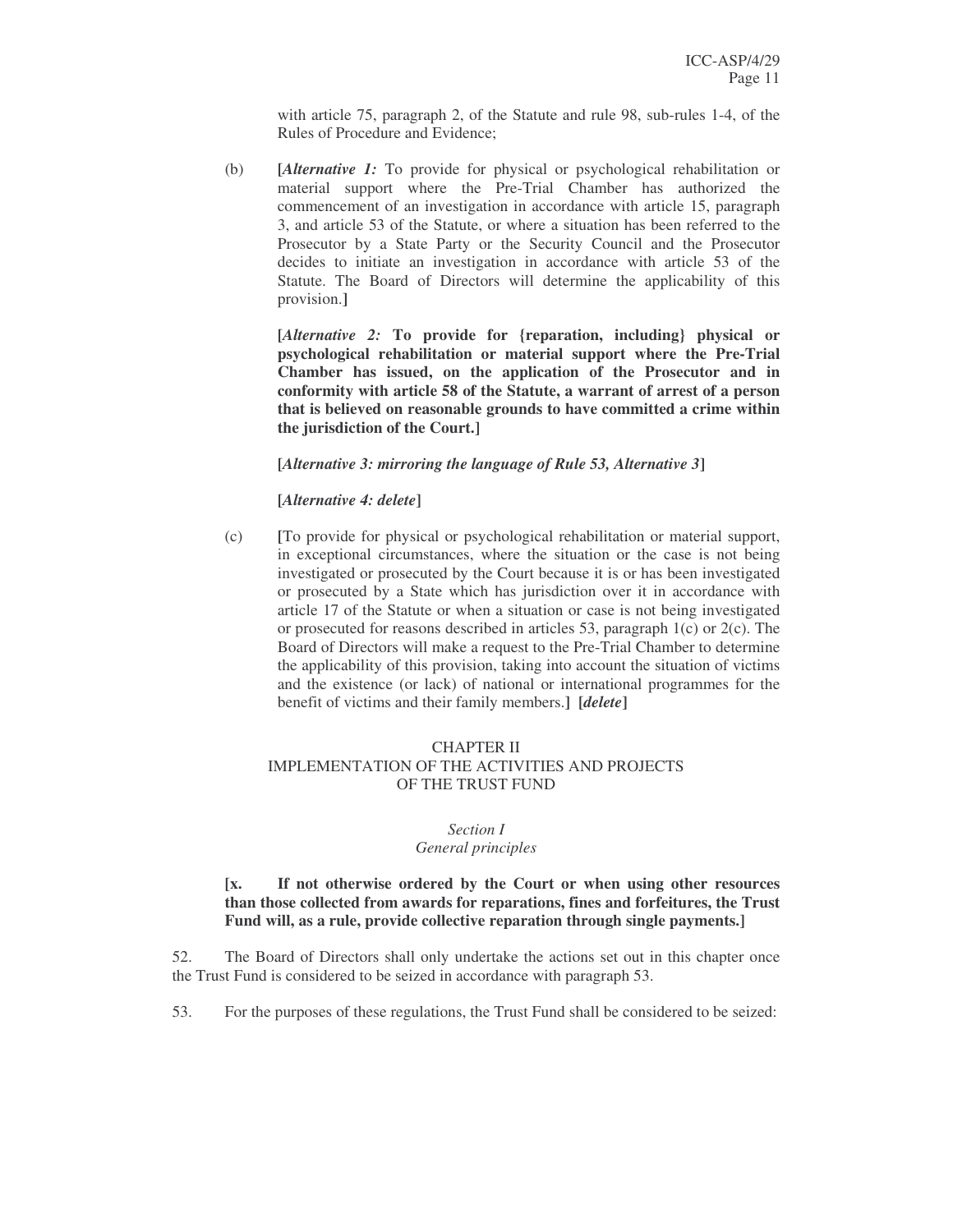*(a) By order of the Court*

When the Court makes an order for reparations against a convicted person and orders that the award be deposited with or made through the Trust Fund in accordance with rule 98, sub-rules 2-4, of the Rules of Procedure and Evidence.

#### *(b) [Alternative 1: By the initiation of an investigation by the Prosecutor, authorized by the Pre-Trial Chamber, as appropriate*

When the Pre-Trial Chamber has authorized the commencement of an investigation in accordance with article 15, paragraph 3, and article 53 of the Statute, or where a situation has been referred to the Prosecutor by a State Party or the Security Council acting under Chapter VII of the Charter of the United Nations and the Prosecutor decides to initiate an investigation in accordance with article 53 of the Statute. The Board of Directors will determine the applicability of this provision.**]**

#### *(b)* **[***Alternative 2: By the issuance of an arrest warrant according to article 58 of the Statute*

**When, at any time after the initiation of an investigation, the Pre-Trial Chamber issues, on the application of the Prosecutor and in conformity with article 58 of the Statute, a warrant of arrest of a person that is believed on reasonable grounds to have committed a crime within the jurisdiction of the Court. The Board of Directors will determine the applicability of this provision.]**

*(b)* **[***Alternative 3: By final decision of the Appeals Chamber on a challenge to the admissibility or jurisdiction in conformity with article 82 of the Statute*

**In exceptional circumstances, where**

- **(i) the Appeals Chamber has finally decided on appeal, pursuant to article 82 of the Statute, any challenge to the admissibility or jurisdiction pursuant to articles 18 and 19,**
- **(ii) such seizure will not pre-determine any issue to be determined by the Trial Chamber or violate the presumption of innocence pursuant to article 66, and**
- **(iii)the seizure of the Trust Fund represents the only possibility of the provision of physical or psychological rehabilitation or material support for the benefit of victims and their family members.**

**The Appeals Chamber will determine the applicability of this provision following representations from the Board of Directors and other interested parties.]**

- *(b)* **[***Alternative 4: delete***]**
- *(c)* **[***By decision of the Pre-Trial Chamber*

In exceptional circumstances, where the situation or case is not being investigated or prosecuted by the Court because it is or has been investigated or prosecuted by a State which has jurisdiction over it in accordance with article 17 of the Statute or when a situation or case is not being investigated or prosecuted for reasons described in articles 53, paragraph 1(c) or 2(c), the Board of Directors will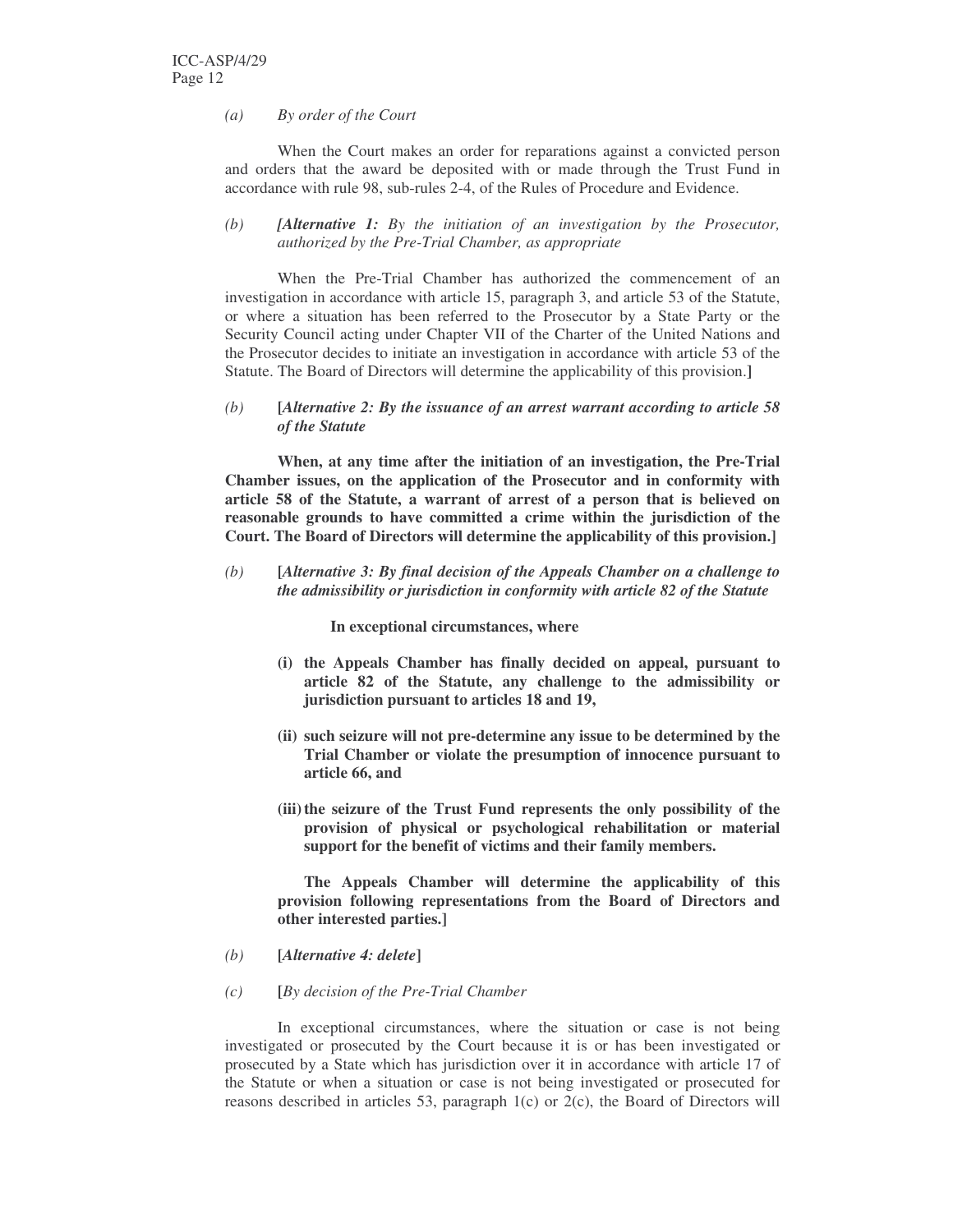make a request to the Pre-Trial Chamber to determine the applicability of this provision, taking into account the situation of victims and existence (or lack) of national or international programmes for the benefit of victims and their family members.**] [***delete***]**

#### *Section II Outreach*

54. Once the Trust Fund has been seized in accordance with paragraph 53, the Chair of

the Board of Directors may issue a communiqué through its Secretariat or the Registry, as appropriate.

55. The communiqué may indicate the basis for its activities and projects in accordance with paragraph 53 and may provide any additional information, as appropriate. A call for voluntary contributions may accompany the communiqué.

56. The Board of Directors may engage in any outreach and information campaigns it deems appropriate for the purpose of raising voluntary contributions. The Board of Directors may ask for the assistance of the Registrar in this matter.

### **[***Section III If the activities and projects of the Trust Fund are triggered by a decision of the Court*

## *Note: Sections III and IV to be reconsidered in the light of discussions on Rules 51 and 53*

57. When the Court orders that an award for reparations against a convicted person be deposited with the Trust Fund or made through the Trust Fund in accordance with rule 98, sub-rules 2-4, of the Rules of Procedure and Evidence, the Secretariat shall prepare a draft plan to implement the order of the Court, to be approved by the Board of Directors.

58. The Board of Directors may consult victims as defined in rule 85 of the Rules of Procedure and Evidence and, where natural persons are concerned, their families, as well as their legal representatives, and may consult any competent expert or expert organization in the preparation of the draft implementation plan.

59. Subject to the order of the Court, the Trust Fund shall take into account the following factors in determining the nature and/or size of awards, inter alia: the nature of the crimes, the particular injuries to the victims and the nature of the evidence to support such injuries, as well as the size and location of the beneficiary group.

60. The Board of Directors shall determine whether to complement the resources collected through awards for reparations with "other resources of the Trust Fund" and shall advise the Court accordingly.

61. The Trust Fund shall submit to the relevant Chamber, via the Registrar, the draft implementation plan for approval and shall consult the relevant Chamber, as appropriate, on any questions that arise in connection with the implementation of the award.

62. The Trust Fund shall provide updates to the relevant Chamber on progress in the implementation of the award, in accordance with the Chamber's order. At the end of the implementation period, the Trust Fund shall submit a final narrative and financial report to the relevant Chamber.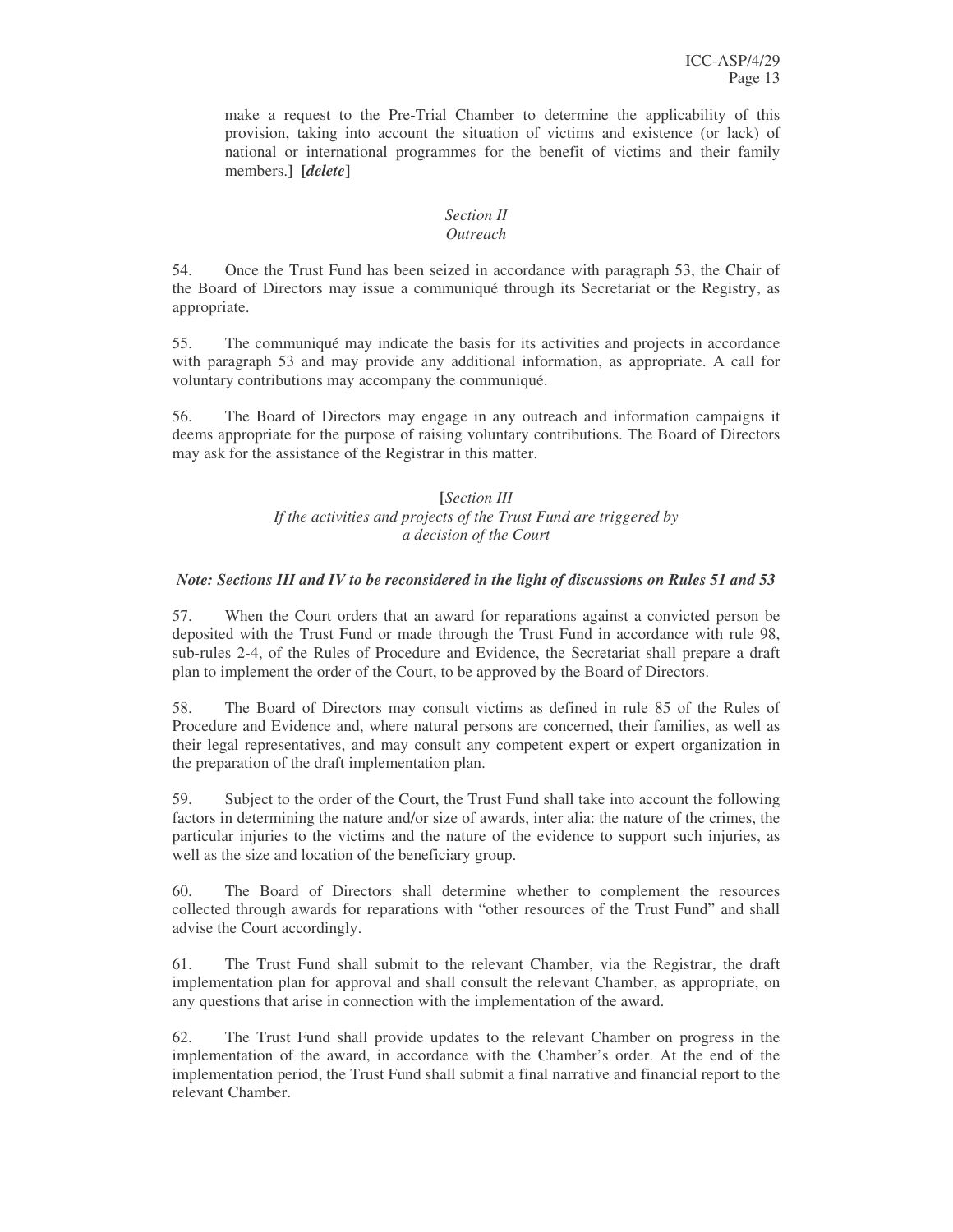#### *Section IV*

#### *If the activities and projects of the Trust Fund are triggered by the initiation of an investigation, or by the decision of the Pre-Trial Chamber*

63. The Board of Directors may use other resources of the Trust Fund to benefit victims as defined in rule 85 of the Rules of Procedure and Evidence and, where natural persons are concerned, their families, from the moment that the activities and projects of the Trust Fund are triggered by the initiation of an investigation by the Prosecutor (authorized by the Pre-Trial Chamber as appropriate), or in exceptional circumstances by the decision of the Pre-Trial Chamber at the request of the Board of Directors.

64. The Board of Directors may consult victims, as defined in rule 85 of the Rules of Procedure and Evidence, and, where natural persons are concerned, their families, as well as their legal representatives, and may consult any competent expert or expert organization on the situation of the potential beneficiaries that may be affected and on the practicalities of reaching and assisting them, as well as on any proposed plan of allocation.

65. The Board of Directors shall determine the priority activity and project areas, bearing in mind the available resources and taking into account that no allocation should result in a manifestly inequitable distribution of available funds and property among the different groups of victims. The Trust Fund may invite proposals from international or national organizations which are specifically geared to addressing the enumerated priority activity and project areas.**]**

#### CHAPTER III

### INDIVIDUAL AWARDS TO VICTIMS PURSUANT TO RULE 98(2)

#### *Section I*

#### *Cases where the Court identifies each beneficiary*

66. Where the Court orders that an award for reparations against a convicted person be deposited with the Trust Fund in accordance with rule 98, sub-rule 2, of the Rules of Procedure and Evidence, the draft implementation plan shall set out the names and locations of victims to whom the award applies, where known (and subject to confidentiality), any procedures that the Trust Fund intends to employ to collect missing details, and methods of disbursement.

#### *Section II*

#### *Cases where the Court does not identify the beneficiaries*

67. Where the names and/or locations of the victims are not known, or where the number of victims is such that it is impossible or impracticable for the Secretariat to determine these with precision, the Secretariat shall set out all relevant demographic/statistical data about the group of victims, as defined in the order of the Court, and shall list options for determining any missing details for approval by the Board of Directors**.**

- 68. Such options may include:
	- (a) The use of demographic data to determine the members of the beneficiary group; and/or:
	- (b) Targeted outreach to the beneficiary group to invite any potential members of the group who have not already been identified through the reparations process to identify themselves to the Trust Fund, and, where appropriate,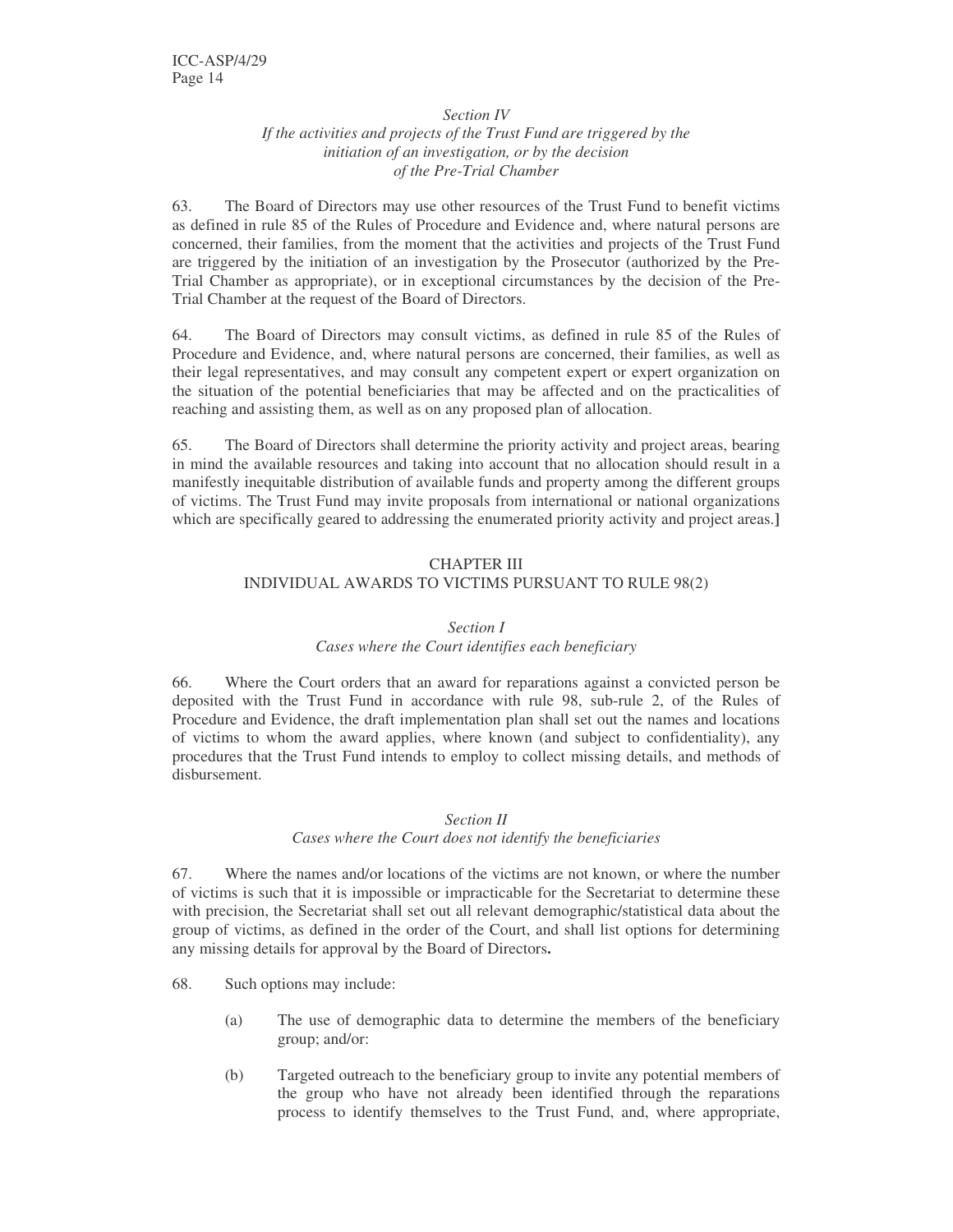these actions may be undertaken in collaboration with interested States, intergovernmental organizations, as well as national or international nongovernmental organizations. The Board of Directors may put in place reasonable deadlines for the receipt of communications, taking into account the situation and location of victims.

(c) The Secretariat may consult victims or their legal representatives and the families of individual victims, as well as interested persons, interested States and any competent expert or expert organization, in developing these options.

# *Section III*

## *Verification*

69. The Secretariat shall verify that any persons who identify themselves to the Trust Fund are in fact members of the beneficiary group, in accordance with any principles set out in the order of the Court.

70. **[**The Board of Directors shall determine the standard of proof for the verification exercise, having regard to the prevailing circumstances of the beneficiary group and the available evidence, subject to any stipulations set out in the order of the Court**.]**

71. A final list of beneficiaries shall be approved by the Board of Directors.

72. Taking into account the urgent situation of the beneficiaries, the Board of Directors may decide to institute phased or priority verification and disbursement procedures. In such cases, the Board of Directors may prioritize a certain sub-group of victims for verification and disbursement.

#### *Section IV Disbursement of reparations awards*

73. The Trust Fund shall determine the modalities for the disbursement of reparations awards to beneficiaries taking into account their present circumstances and locations.

74. The Trust Fund may decide to use intermediaries to facilitate the disbursement of reparations awards, as necessary, where to do so would provide greater access to the beneficiary group and would not create any conflict of interest. Intermediaries may include interested States, intergovernmental organizations, as well as national or international nongovernmental organizations working in close proximity with the beneficiary groups.

75. The Secretariat shall put in place procedures to verify that awards were received by beneficiaries, following the implementation of a disbursement programme. Beneficiaries shall be required to acknowledge receipt of the award in writing or by other means of identification, and these acknowledgments shall be stored by the Secretariat. Additional spot checks and monitoring of the receipt of awards should be implemented to avoid unforeseen difficulties or the potential for fraud or corruption**.**

### CHAPTER IV COLLECTIVE AWARDS TO VICTIMS PURSUANT TO RULE 98(3)

76. Where the Court orders that an award for reparations against a convicted person be made through the Trust Fund where the number of the victims and the scope, forms and modalities of reparations makes a collective award more appropriate, in accordance with rule 98, sub-rule 3, of the Rules of Procedure and Evidence, the draft implementation plan shall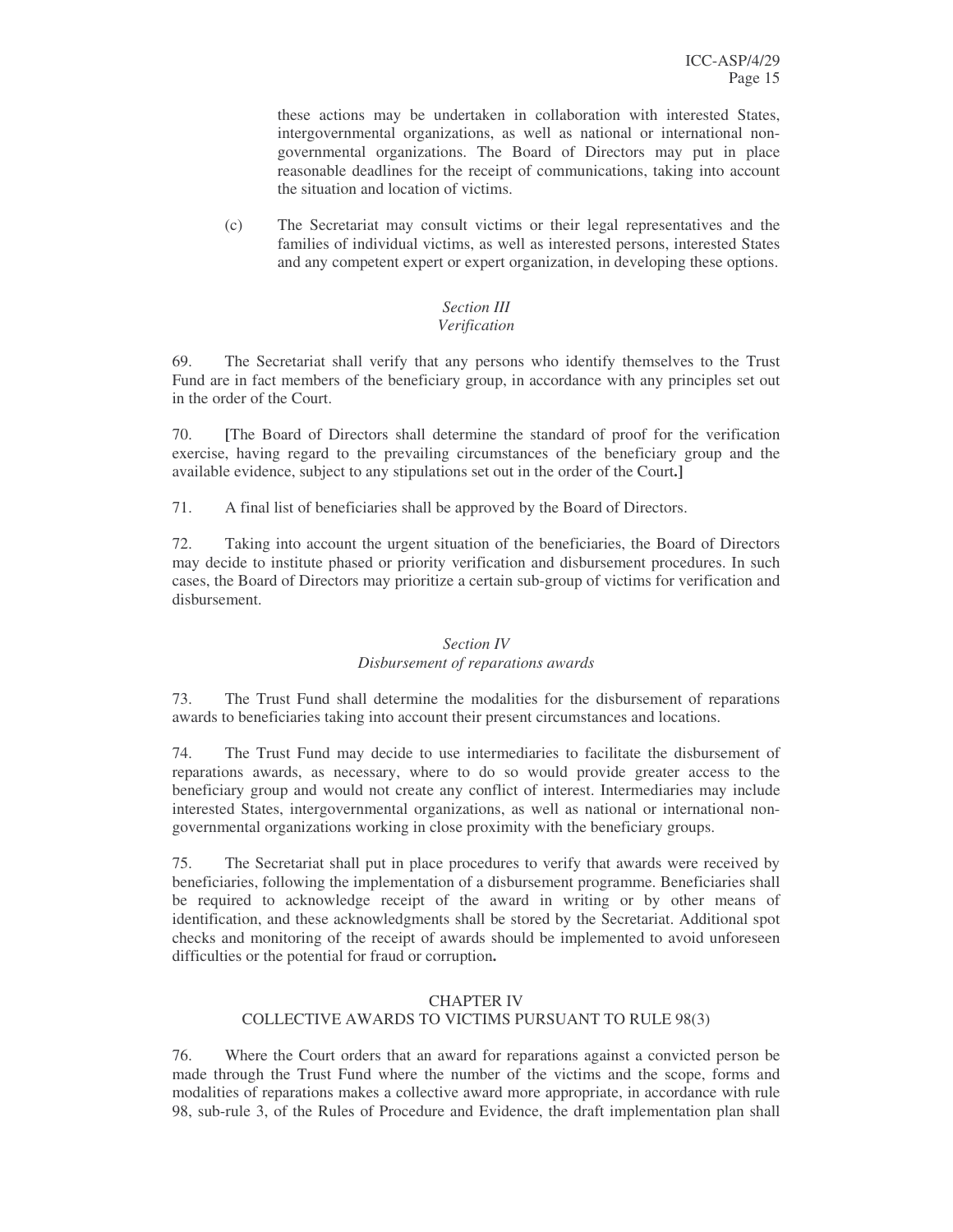set out the precise nature of the collective award(s), where not already specified by the Court, as well as the methods for its/their implementation. Determinations made in this regard should be approved by the Court.

77. The Board of Directors may consult victims as defined in rule 85 of the Rules of Procedure and Evidence and, where natural persons are concerned, their families, as well as their legal representatives, and may consult any competent expert or expert organization on the nature of the collective award(s) and the methods for its/their implementation.

78. The Trust Fund may identify intermediaries or partners, or invite proposals for the implementation of the award.

79. The Secretariat shall put in place procedures to monitor the implementation of a collective award.

#### CHAPTER V AWARDS TO AN INTERGOVERNMENTAL, INTERNATIONAL OR NATIONAL ORGANIZATION, PURSUANT TO RULE 98(4)

80. Where the Court orders that an award for reparations against a convicted person be made through the Trust Fund to an intergovernmental, international or national organization, in accordance with rule 98, sub-rule 4, of the Rules of Procedure and Evidence, the draft implementation plan shall set out, where not already specified by the Court:

- (a) The concerned organization(s) and a summary of their relevant expertise;
- (b) A list of the specific functions that the concerned organization(s) is/are to undertake in fulfilment of the Court's order;
- (c) A memorandum of understanding and/or other contractual terms between the Board of Directors and the concerned organization(s) setting out roles and responsibilities, monitoring and oversight**.**

81. The Secretariat shall oversee the work of the concerned organization(s) in fulfilling the Court's orders, subject to the overall oversight of the Court. [The Board of Directors shall adopt guidelines and procedures in accordance with regulation 15 relating to the oversight to be exercised by the Secretariat.]

82. The regulations that relate to individual awards to victims pursuant to rule 98, subrule 2, and collective awards to victims in accordance with rule 98, sub-rule 3, shall apply mutatis mutandis to the procedures of the Board in implementing rule 98, and sub-rule 4, as appropriate, depending on whether the Court has indicated that the award shall be individual or collective.